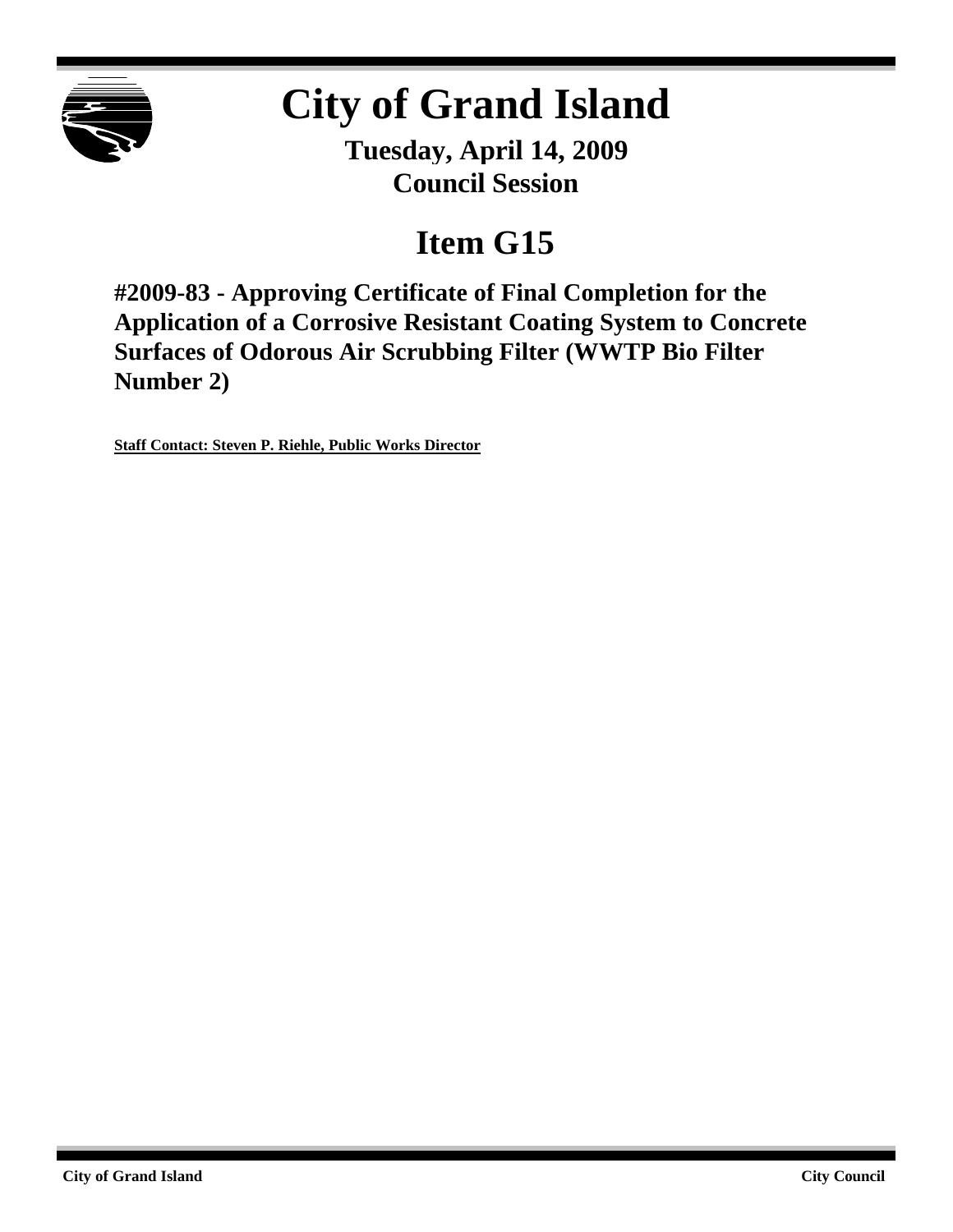## **Council Agenda Memo**

| <b>From:</b>                   | Steven P. Riehle, Public Works Director                                                                                                                                                        |  |  |  |  |
|--------------------------------|------------------------------------------------------------------------------------------------------------------------------------------------------------------------------------------------|--|--|--|--|
| <b>Meeting:</b>                | April 14, 2009                                                                                                                                                                                 |  |  |  |  |
| Subject:                       | Approving Certificate of Final Completion for the<br>Application of a Corrosive Resistant Coating System to<br>Concrete Surfaces of Odorous Air Scrubbing Filter<br>(WWTP Bio Filter Number 2) |  |  |  |  |
| <b>Item <math>\#</math>'s:</b> | $G-15$                                                                                                                                                                                         |  |  |  |  |
| $Presenter(s):$                | Steven P. Riehle, Public Works Director                                                                                                                                                        |  |  |  |  |

## **Background**

Mongan Painting Co. Inc. of Cherokee, Iowa was awarded a \$35,230.00 contract at the February 10, 2009 council meeting. The contract was for the application of a corrosive resistant coating system to concrete surfaces of odorous air scurbbing filter (WWTP Bio-Filter Number 2) at the Wastewater Treatment Plant. The Bio-Filter is used to scrub odorous air from portions of the solids handling processes at the plant.

## **Discussion**

The project was completed in accordance with the terms, conditions and stipulations of the contract, plans and specifications. The "credit for erecting skeletal support structure by City forces" for Bio Filter Number 2 was less than Bio Filter Number 1 because warmer weather required less work for the item "Structure Weather Protection". At a total cost of \$35,230.00.

## **Alternatives**

It appears that the Council has the following alternatives concerning the issue at hand. The Council may:

- 1. Move to approve
- 2. Refer the issue to a Committee
- 3. Postpone the issue to future date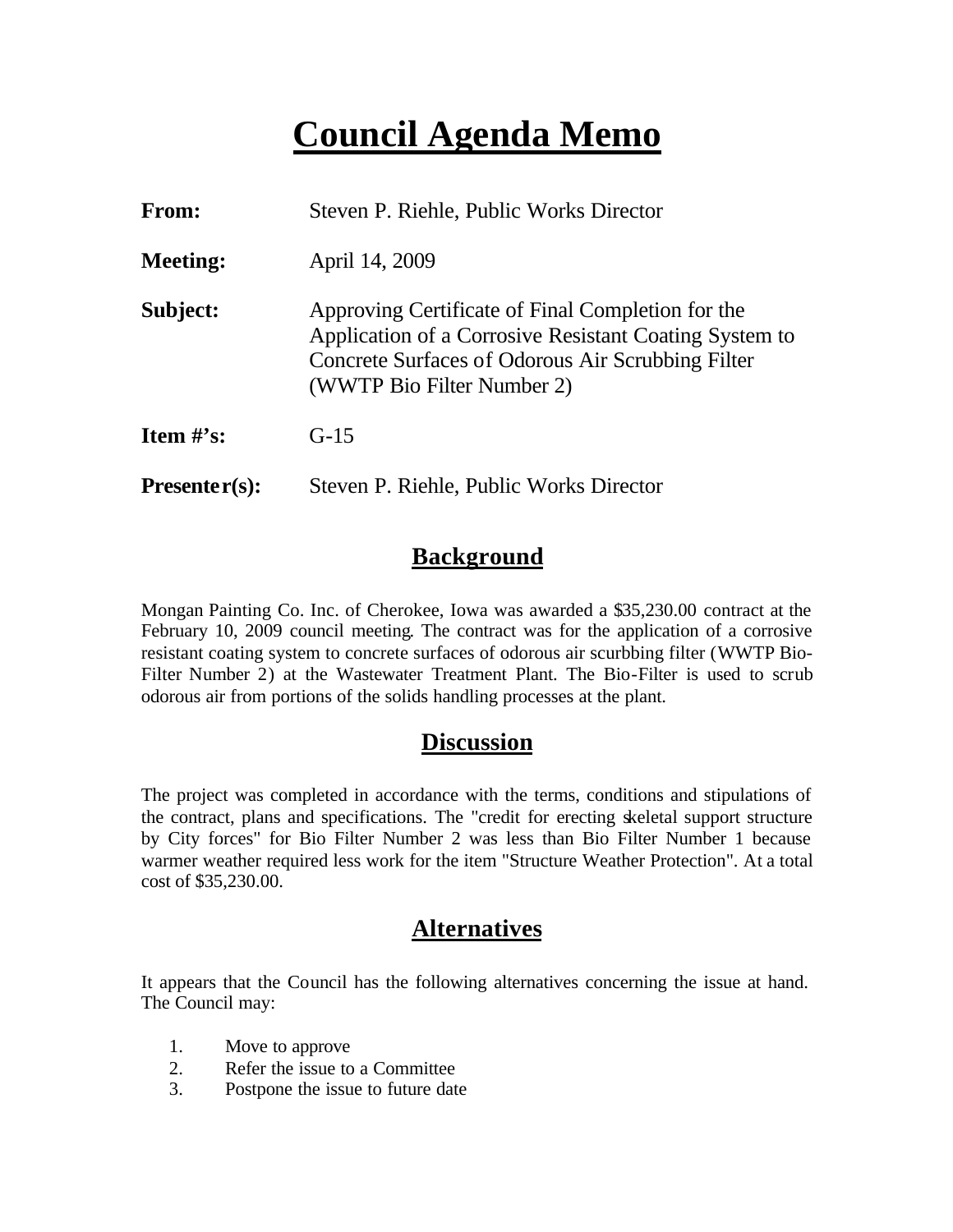4. Take no action on the issue

## **Recommendation**

Public Works Administration recommends that the Council approve the Certificate of Final Completion for the Application of a Corrosive Resistant Coating System to Concrete Surfaces of Odorous Air Scrubbing Filter (WWTP Bio Filter Number 2).

## **Sample Motion**

Move to approve the Certificate of Final Completion for the Application of a Corrosive Resistant Coating System to Concrete Surfaces of Odorous Air Scrubbing Filter (WWTP Bio Filter Number 2).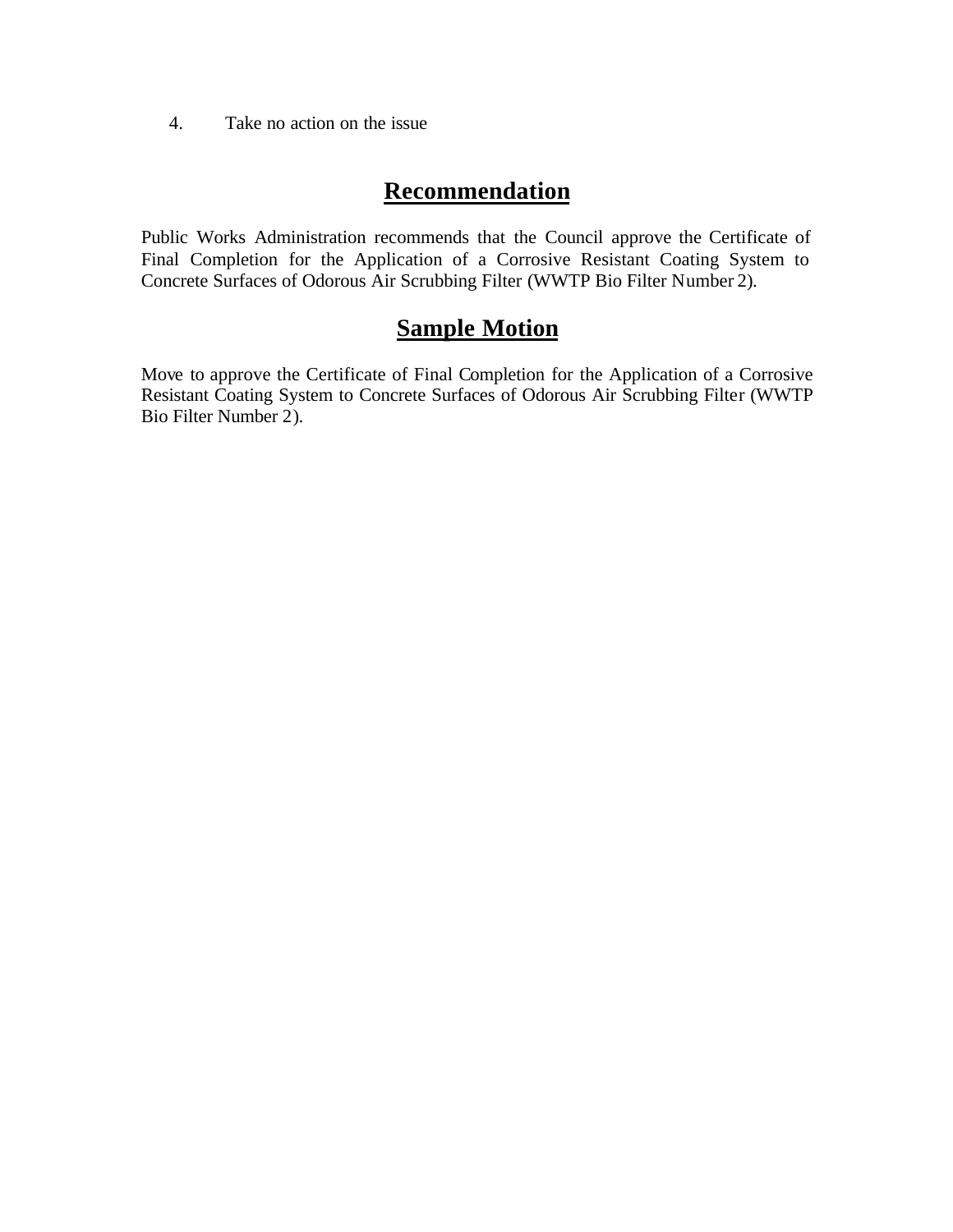#### **ENGINEER'S CERTIFICATE OF FINAL COMPLETION**

#### For the Application of a Corrosive Resistant Coating System to Concrete Surfaces of Odorous Air Scrubbing Filter (WWTP Bio Filter Number 2) At the Wastewater Treatment Plant

#### CITY OF GRAND ISLAND, NEBRASKA April 14, 2009

#### TO THE MEMBERS OF THE COUNCIL CITY OF GRAND ISLAND GRAND ISLAND, NEBRASKA

This is to certify that the Application of a Corrosive Resistant Coating System to Concrete Surfaces of Odorous Air Scrubbing Filter (WWTP Bio Filter Number 2) has been fully completed by Mongan Painting Co., Inc. of Cherokee, Iowa under the contract dated February 11, 2009. The work has been completed in accordance with the terms, conditions, and stipulations of said contract and complies with the contract, the plans and specifications. The work is hereby accepted for the City of Grand Island, Nebraska, by me as City Engineer/Public Works Director in accordance with the provisions of Section 16-650 R.R.S., 1943.

If is further certified that the improvements as constructed include the following items and costs and that this certificate shall constitute the final payment for this work.

#### **Application of a Corrosive Resistant Coating System to Concrete Surfaces of Odorous Air Scrubbing Filter (WWTP Bio Filter Number 2)**

|            |                                          |    | Unit         |      | Total             | Total |             |
|------------|------------------------------------------|----|--------------|------|-------------------|-------|-------------|
| <u>No.</u> | Description                              |    | <b>Price</b> |      | <b>Quantity</b>   | Cost  |             |
| 1.         | Abrasive Blasting                        | \$ | 2.10         | s.f. | 4,326.00          | \$    | 9,084.60    |
| 2.         | Removal fiberglass angle                 | \$ | 4.86         | I.f. | 0.00              | \$    | 0.00        |
|            | (Removed by City forces                  |    |              |      |                   |       |             |
|            | Per Resolution 2009-28)                  |    |              |      |                   |       |             |
| 3.         | Repair of Concrete Surfaces              | \$ | 123.22       | c.f. | 90.00             |       | \$11,089.40 |
| 4.         | Flat Work (epoxy)                        | \$ | 2.24         | s.f. | 1,552.00          |       | \$3,476.48  |
| 5.         | Vertical Wall (epoxy)                    | \$ | 5.65         | s.f. | 1,005.00          | \$    | 5,678.25    |
| 6.         | Trench Drain Bottom (epoxy)              | \$ | 2.24         | s.f. | 318.00            | \$    | 712.32      |
| 7.         | Trench Drain Wall (epoxy)                | \$ | 2.24         | s.f. | 1,120.00          | \$    | 2,508.80    |
| 8.         | Plenum (epoxy)                           | \$ | 2.24         | s.f. | 331.00            | \$    | 741.44      |
| 9.         | <b>Structure Weather Protection</b>      |    | \$8,190.00   | I.s. | 1.00              | \$    | 8,190.00    |
|            | 9a. Credit for erecting skeletal support |    | (\$6,251.29) | l.s. | 1.00              | (\$   | 6,251.29    |
|            | Structure by City forces                 |    |              |      |                   |       |             |
|            | (See Change Order Number 1)              |    |              |      |                   |       |             |
|            |                                          |    |              |      |                   |       |             |
|            |                                          |    |              |      | <b>TOTAL COST</b> |       | \$35,230.00 |

**Total Cost of Application of a Corrosive Resistant Coating System to Concrete Surfaces of Odorous Air Scrubbing Filter (WWTP Bio Filter Number 2) \$35,230.00**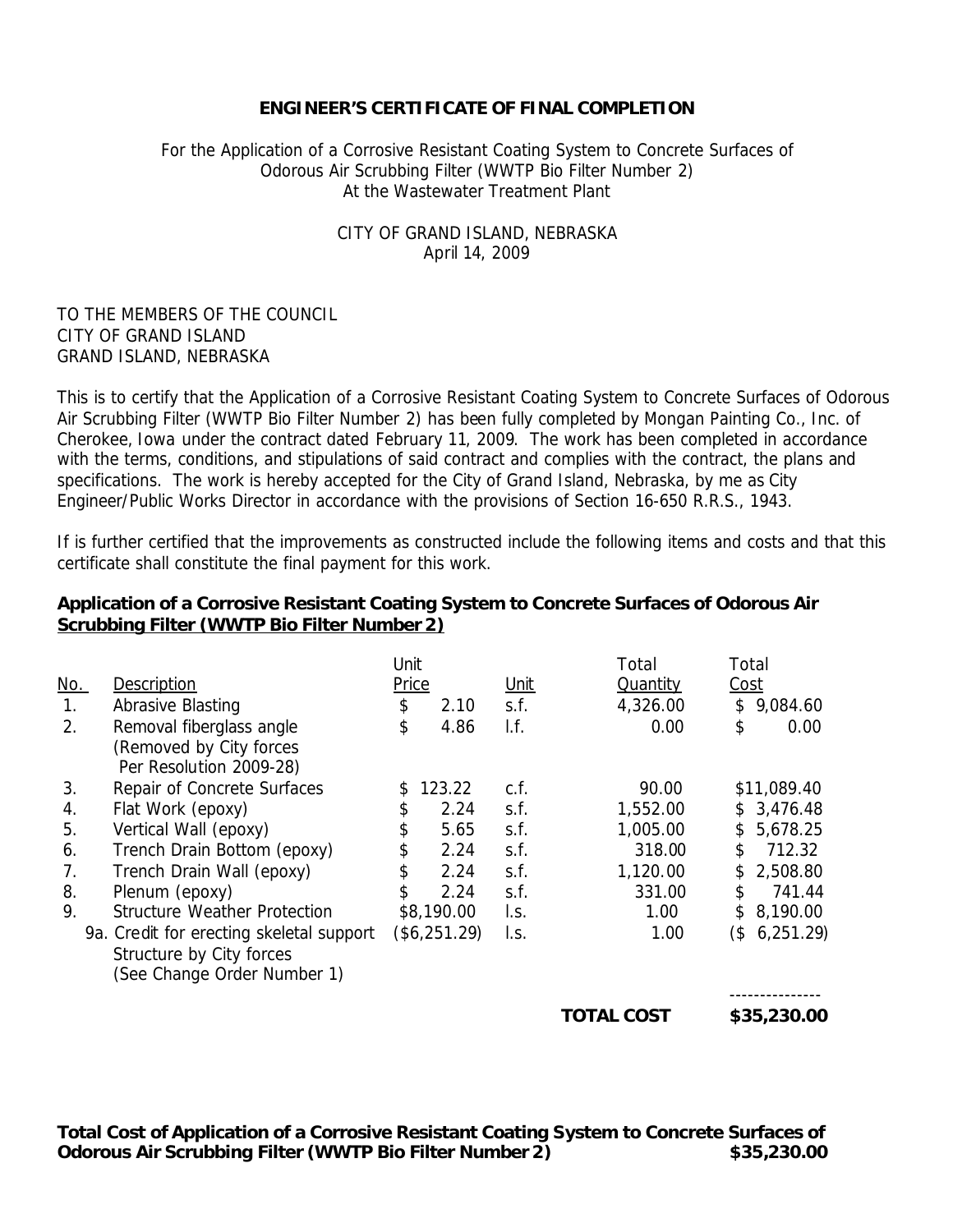Respectfully submitted,

Steven P. Riehle City Engineer/Public Works Director

TO MEMEBERS OF THE COUNCIL CITY OF GRAND ISLAND GRAND ISLAND, NEBRASKA

I hereby recommend that the Engineer's Certificate of Final Completion for the Application of a Corrosive Resistant Coating System to Concrete Surfaces of Odorous Air Scrubbing Filter (WWTP Bio Filter Number 2) be approved.

Respectfully submitted,

Margaret Hornady Mayor